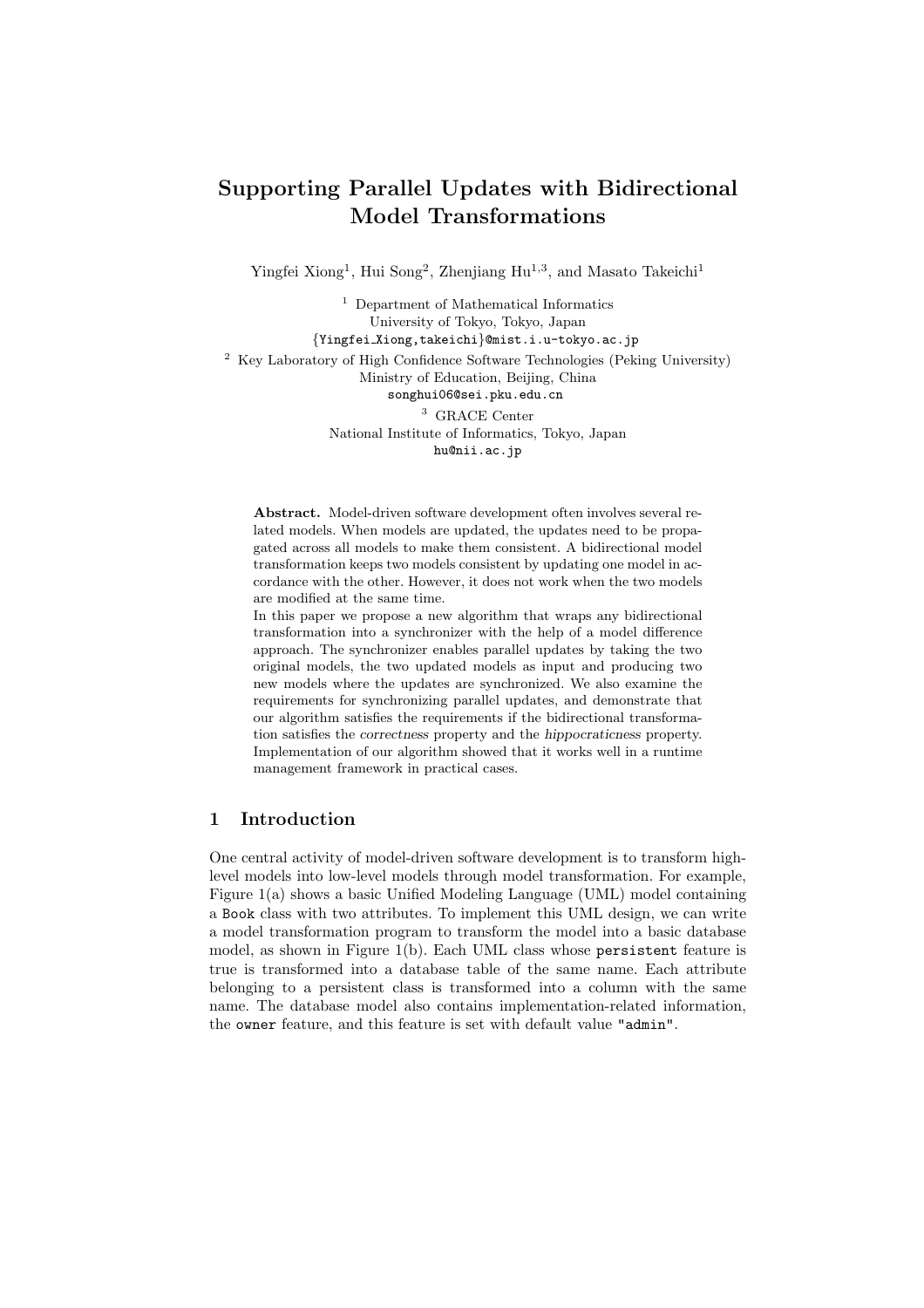

Fig. 1. Transforming a UML model into a database model

In an ideal situation, the target model is always obtained from a source model and never needs to be modified. In reality, however, developers often need to modify the target model directly. In such cases, the updates need to be reflected back to the source model.

Bidirectional model transformation [1, 2] solves this maintenance problem by providing a bidirectional model transformation language, which is used to describe the relation between the two models symmetrically. Programs in these languages are used not only to transform models from one format into another, but also to update the other model automatically when a model is updated by users.

Stevens [3] formalizes a bidirectional model transformation as two functions. If M and N are meta models and  $R \subseteq M \times N$  is the consistency relation to be established between them, a bidirectional model transformation consists of two functions:

$$
\frac{\overrightarrow{R}}{\overleftarrow{R}}: M \times N \to N
$$

$$
\frac{\overrightarrow{R}}{\overleftarrow{R}}: M \times N \to M
$$

Given a pair of models  $(m, n) \in M \times N$ , function  $\overrightarrow{R}$  changes n to make it consistent with m. Similarly,  $\overline{R}$  changes m in accordance with n. Many bidirectional model transformation languages fall into this model; typical languages include Query/View/Transformation relations (QVT-R) [1] and TGGs [2].

However, in some cases, models  $m$  and  $n$  may be simultaneously updated before a bidirectional transformation can be applied. For example, a designer could be working on the design model at the same time a programmer is working on the implementation model. Applying the transformation in either direction will result in the loss of updates on the target side.

Because of the large number of available bidirectional transformation languages and existing transformation programs, it would be preferable if we could synchronize parallel updates using existing bidirectional transformations. One basic idea is to sequentially apply the two updates and interleave them with two transformations. For example, suppose a user changes the price attribute into "bookPrice" in the UML model and another user changes the title column into "bookTitle" in the database model at the same time, as shown in Figure 2. We can assume that the title column in the database model is changed first and perform a backward transformation to change the title attribute in the UML model. Then, we change the price attribute into "bookPrice" in the UML model and perform a forward transformation to change the price column in the database model.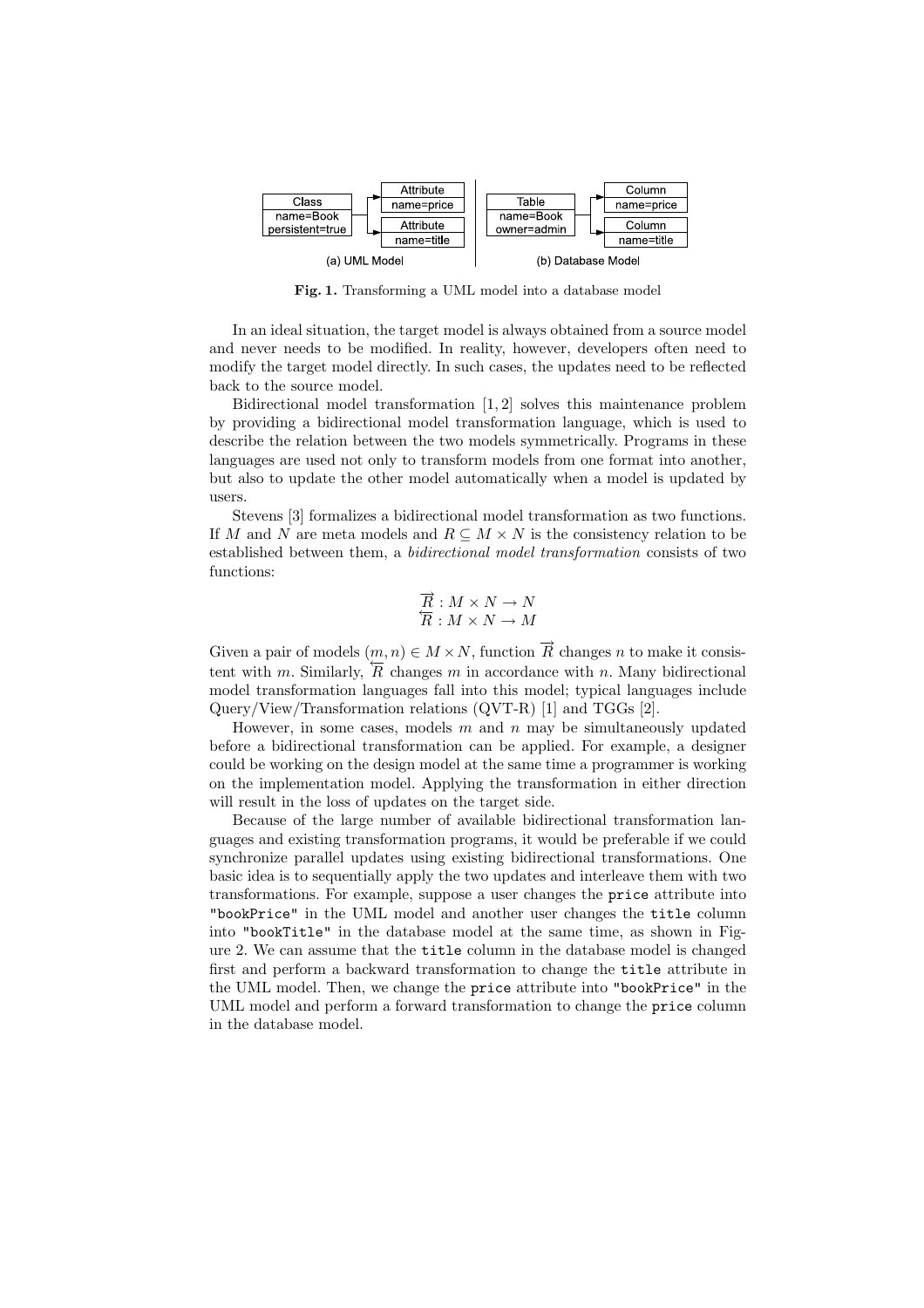

Fig. 2. Non-conflicting parallel updates

However, there are two problems in implementing this idea. First, as with bidirectional transformation, we do not want to require users to track updates. We thus need to identify which part of the updated UML model was changed so that we can later apply the update to the result of the backward transformation. Second, the updates applied to the two models can sometimes conflict. Figure 3 shows an example of conflicting updates where the title attribute and the title column are changed to different values. If we transform backward and then go forward again, we will lose the update to the database model. A preferable synchronization procedure would detect such conflicts and advise the user.



Fig. 3. Conflicting parallel updates

In this paper we propose a new approach based on the idea of sequentially applying parallel updates. We use commonly used model difference approaches [4–6] to solve the two problems above. We design an algorithm that use model difference approaches to wrap any bidirectional transformation into a synchronizer for parallel updates. The synchronizer takes the two original models and two updated models as input and produces two new models in which the updates are synchronized.

The main contributions of this work can be summarized as follows.

- We identify general requirements for synchronizing parallel updates. The requirements mainly consist of three properties: consistency, stability and preservation. These properties are adapted from previous work [7] on nonsymmetrical, language-specific synchronization. We significantly modify them to make them appropriate for more general and symmetrical synchronization.
- We propose an algorithm that can wrap any bidirectional model transformation and any model difference approach into a synchronizer supporting parallel updates. It treats the bidirectional model transformation and the model difference approach as black boxes and does not require the user to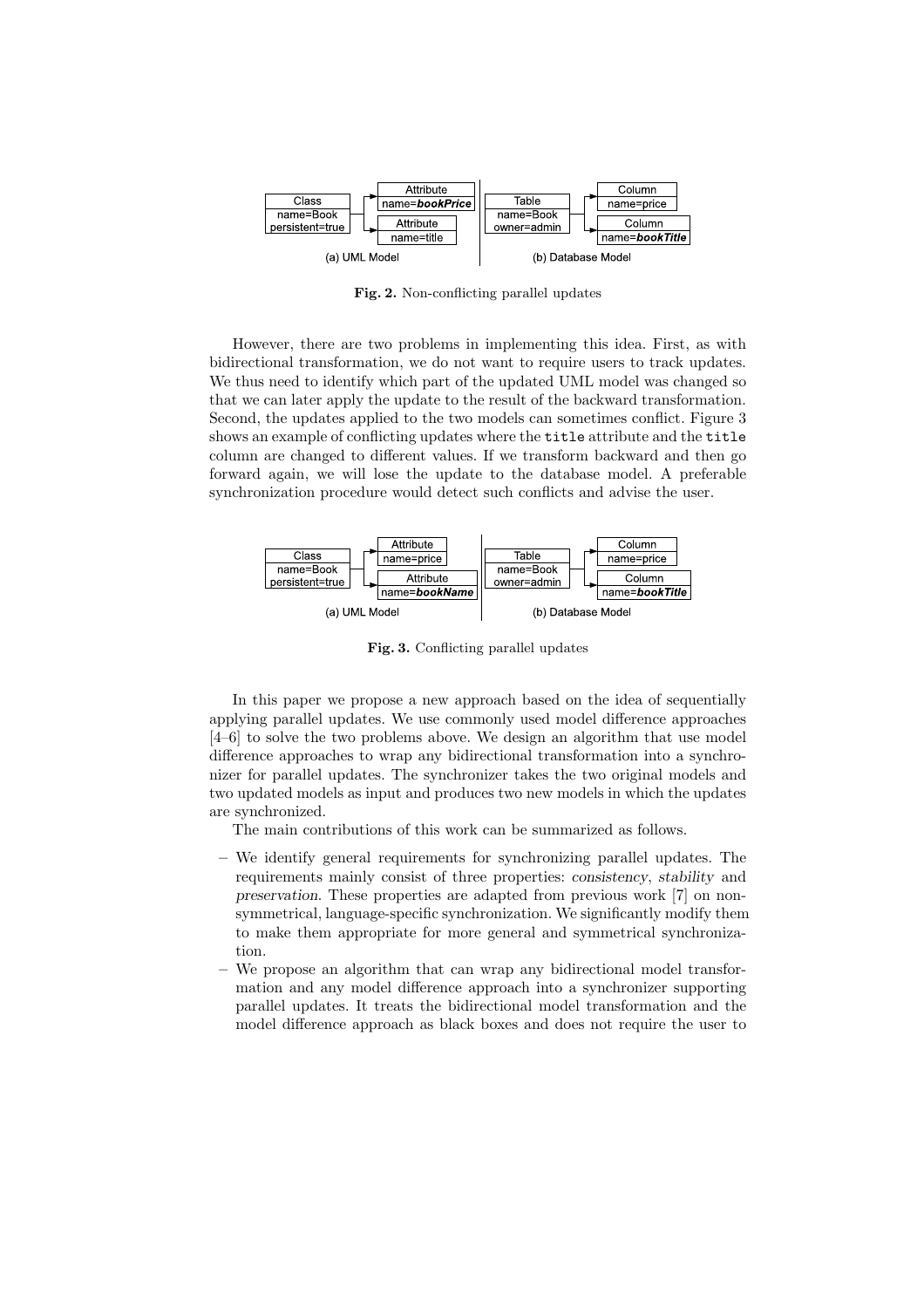write additional code. For any bidirectional transformation satisfying the correctness and hippocraticness properties [3], the synchronizer satisfies the consistency, stability, and preservation properties, ensuring correct and predictable synchronization behavior.

– We have implemented our algorithm and applied it to a runtime management framework. The application showed that our algorithm works well in practical cases.

The rest of the paper is organized as follows. Section 2 describes the bidirectional model transformation properties introduced by Stevens [3]. Section 3 introduces our requirements for synchronizing parallel updates. Section 4 describes model difference approaches in our context and introduces how we use a model difference approach to construct a three-way merger and a preservation tester, which are used in our algorithm. Section 5 introduces our algorithm and proves that bidirectional model transformation properties lead to model synchronization properties. Section 6 describes its application and Section 7 discusses related work. Finally, Section 8 concludes the paper and discusses a possible future direction: conflict resolution.

# 2 Background: Properties of Bidirectional Model Transformation

The definition of bidirectional transformation describes only the input and output of a transformation; it does not constrain the behavior of the transformation. Stevens [3] proposes three properties that a bidirectional transformation should satisfy to ensure that models are transformed in a reasonable way. In this paper, however, we require only that a bidirectional transformation satisfy two of them (correctness and hippocraticness) because the last property, undoability, would prohibit many practical transformations.

The first property, correctness, ensures that a bidirectional transformation does something useful. Given two models,  $m$  and  $n$ , the forward and backward transformations must establish consistency relation R between them.

Property 1 (Correctness).

 $\forall m \in M, n \in N:$  $R(m, \overrightarrow{R}(m, n))$  $\forall m \in M, n \in N:$  $R(\overline{R}(m, n), n)$ 

The second property, hippocraticness, prevents a bidirectional transformation from doing something harmful. Given two consistent models  $m$  and  $n$ , if neither model is modified, the forward and backward transformations should modify neither model.

Property 2 (Hippocraticness).

 $R(m, n) \Longrightarrow \overrightarrow{R}(m, n) = n$  $R(m, n) \Longrightarrow R(m, n) = m$ <br> $R(m, n) \Longrightarrow R(m, n) = m$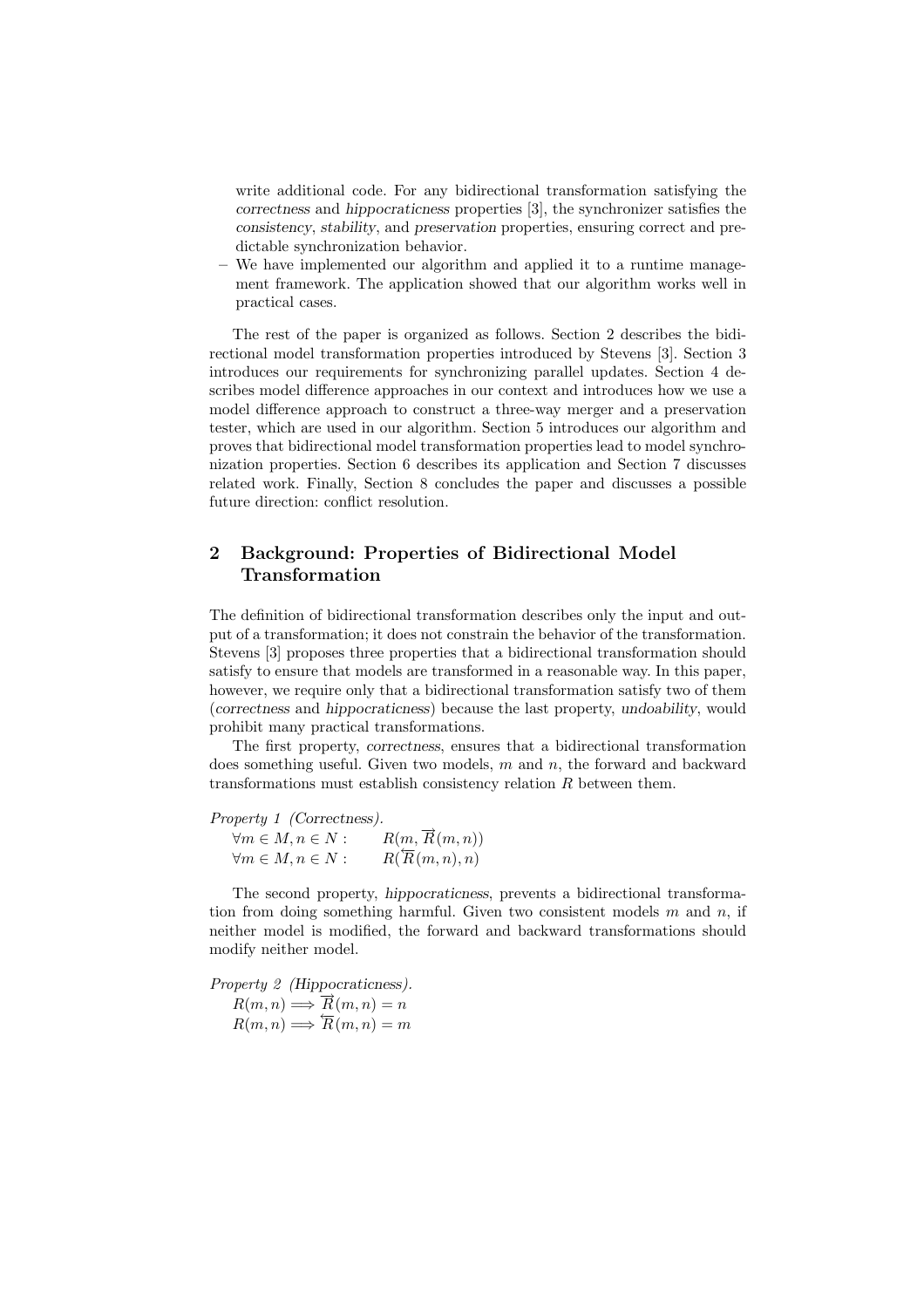The last property, undoability, means that a performed transformation can be undone. Suppose there are two consistent models,  $m$  and  $n$ . A user, working on the  $M$  side, updates  $m$  to  $m'$  and performs a forward transformation to propagate the updates to the  $N$  side. Immediately after the transformation, he realizes that the update is a mistake. He modifies  $m'$  back to m and performs the forward transformation again. If the bidirectional transformation satisfies undoability, the second transformation will produce the exact  $n$  to cancel the previous modification on the N side.

Property 3 (Undoability).

 $\forall m' \in M: \quad R(m,n) \Longrightarrow \vec{R}(m,\vec{R}(m',n)) = n$  $\forall n' \in N:$   $R(m, n) \Longrightarrow R(\overline{R}(m, n'), n) = m$ 

While undoability makes sense in some situations, here we do not require bidirectional transformations to satisfy this property because undoability imposes a strong requirement on the consistency relation,  $R$ , and prohibits many useful transformations. One example is the UML-to-database transformation we mentioned in Section 1. If we change the persistent property of a class to false in the UML model, a forward transformation will delete the corresponding table in the database model. However, if we modify the property back to true, it is not possible for the forward transformation to recover the original table because the value of the owner property has been lost. This problem cannot be solved from the transformation alone. To satisfy undoability, we must change the meta model of the database to store all deleted owner properties, which would be impossible and unnecessary in many cases.

## 3 Requirements of Synchronizing Parallel Updates

As discussed above, the interface of the bidirectional transformation functions do not allow parallel updates and we need a new interface. Suppose M and N are meta models and  $R \subseteq M \times N$  is the consistency relation to be established. A synchronization procedure for parallel updates is a partial function of the following type.

$$
sync: R \times (M \times N) \to M \times N
$$

This definition describes the input and output of the synchronization procedure. The input includes four models: the two original models satisfying consistency relation  $R$ , and the two updated models. The output is two new models for which the updates are synchronized.

This definition already implies some requirements for synchronizing parallel updates. First, the synchronization procedure is a function, which means that this procedure must be deterministic. Second, the function is partial, which implies detection of conflicts in updates. If the updates to the two models conflict, the function should be undefined for these input.

However, like bidirectional transformations, this definition alone does not impose much constraint on the behavior of the synchronization. We introduce three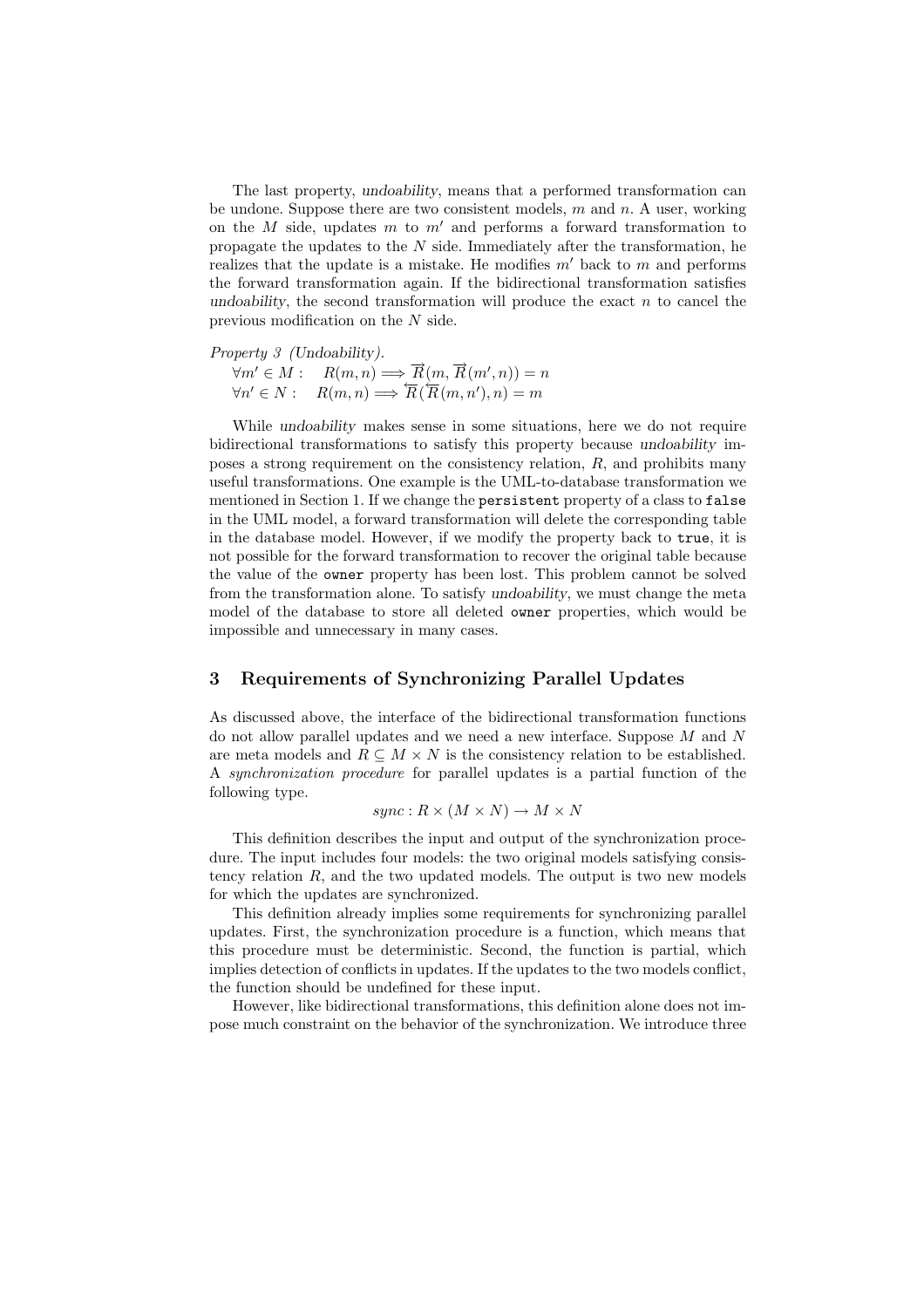properties to ensure the synchronization procedure behaves in a reasonable way. These properties were first proposed in previous work [7], and are significantly modified for the synchronization of parallel updates.

Similar to the properties of bidirectional transformation, our first property, consistency<sup>4</sup>, requires that the synchronization procedure to do something useful. It ensures that consistency relation  $R$  is established on the output models.

#### Property 4 (Consistency).

 $sync(m, n, m', n')$  is defined  $\Longrightarrow R(sync(m, n, m', n'))$ 

The second property, stability, prevents the synchronization procedure from doing something harmful. If neither of the two models has been updated, the synchronization procedure should update neither of them.

#### Property 5 (Stability).

 $R(m, n) \Longrightarrow sync(m, n, m, n) = (m, n)$ 

The last property, preservation, is more interesting. Consider the updates shown in Figure 2. The easiest way to achieve consistency is to change the attribute name from "bookPrice" back to "price" and change "bookTitle" back to "title". However, this is not the behavior we want. What we want is that the updates are propagated from the modified parts to the unmodified parts, rather than changing back the modified parts. To prevent the unwanted behavior, we require that the user updates be preserved in the output models. If the user changes the name of the price attribute to "bookPrice", the synchronization procedure should not change the attribute to any other value.

Formally, let  $P_M \in M \times M \times M$  be a preservation relation over M, in the sense that  $P_M(m_o, m_a, m_c)$  implies that the update from  $m_o$  to  $m_a$  is preserved in  $m_c$ . Similarly, let  $P_N \in N \times N \times N$  be a preservation relation over N.

#### Property 6 (Preservation).

 $sync(m, n, m', n') = (m'', n'') \Longrightarrow P_M(m, m', m'')$  $sync(m, n, m', n') = (m'', n'') \Longrightarrow P_N(n, n', n'')$ 

Note that we do not define a universal preservation relation for all meta models. Instead, we allow different preservation relations to be defined for one meta model, and a synchronization procedure should satisfy a specific preservation relation. This is because there may be multiple modification sequences from one model to another, and a different choice of modification sequences leads to a different preservation result.

For example, in Figure 3(a), we change the name feature of the Attribute object from "title" to "bookName". However, we can also consider the update as deleting the Attribute element "title" and adding a new Attribute element "bookName". The same dilemma applies to the database model. As a result, if we adopt the feature-changing update, the updates on the two models conflict and we cannot find a consistent model that preserves both updates. However, if we adopt the object-deleting-adding update, the updates to the two models do

<sup>4</sup> This was called propagation in the previous publication [7].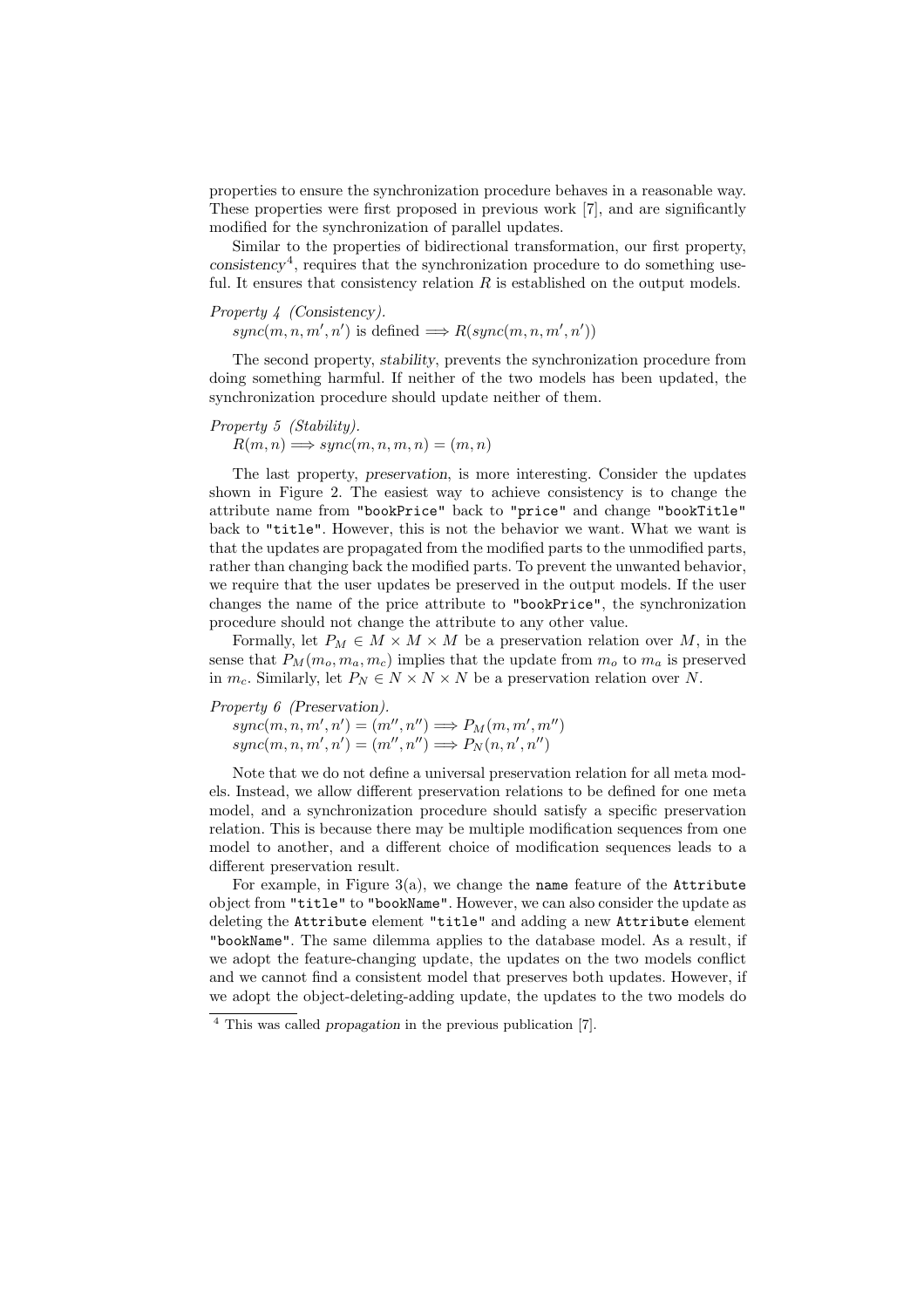not conflict, and the model in Figure 4 preserves the updates. As a result, the preservation relation depends on what update operations we consider and how we recover updates from models. In the next section we will define a preservation relation from a model difference approach.



Fig. 4. Updates to both models are preserved

The previous work [7] also introduces a fourth property: composability. However, this property has the same problem as undoability: it constrains the consistency relation too much and prohibits many useful transformations. Therefore, we do not require the synchronization procedure to satisfy this property.

#### 4 Model Difference, Three-Way Merger and Preservation

As introduced in Section 1, we use model difference approaches [4–6] to identify updates and detect conflicts. In this section we describe model differences in our context. We will also show how we use a model difference approach to define a three-way merger and a preservation relation, which will be used in our algorithm.

#### 4.1 Model Difference

Following the definitions of Diskin [8], we consider the space of models in the meta model M as a directed graph; its nodes are models, and its arrows are updates. We call the starting node of update  $\delta$  the pre-model of  $\delta$  (denoted as  $δ. pre)$  and the end node of δ the *post-model* (denoted as  $δ. post)$ . There may be different updates leading from one model to another, so the graph is a multigraph, meaning that there can be more than one arrow between two nodes. In addition, any model in  $M$  should be updatable to any model, so the graph is a complete graph. This definition is different from that in other work [9, 10] in which updates are considered to be functions. In our definition, each update has only one associated pre-model and only one associated post-model, and cannot be directly applied to other models. We use  $\Delta_M$  to denote the set of updates in the model space of M.

We consider that a model difference approach should provide at least two operations. The first operation is used to identify the updates in two models.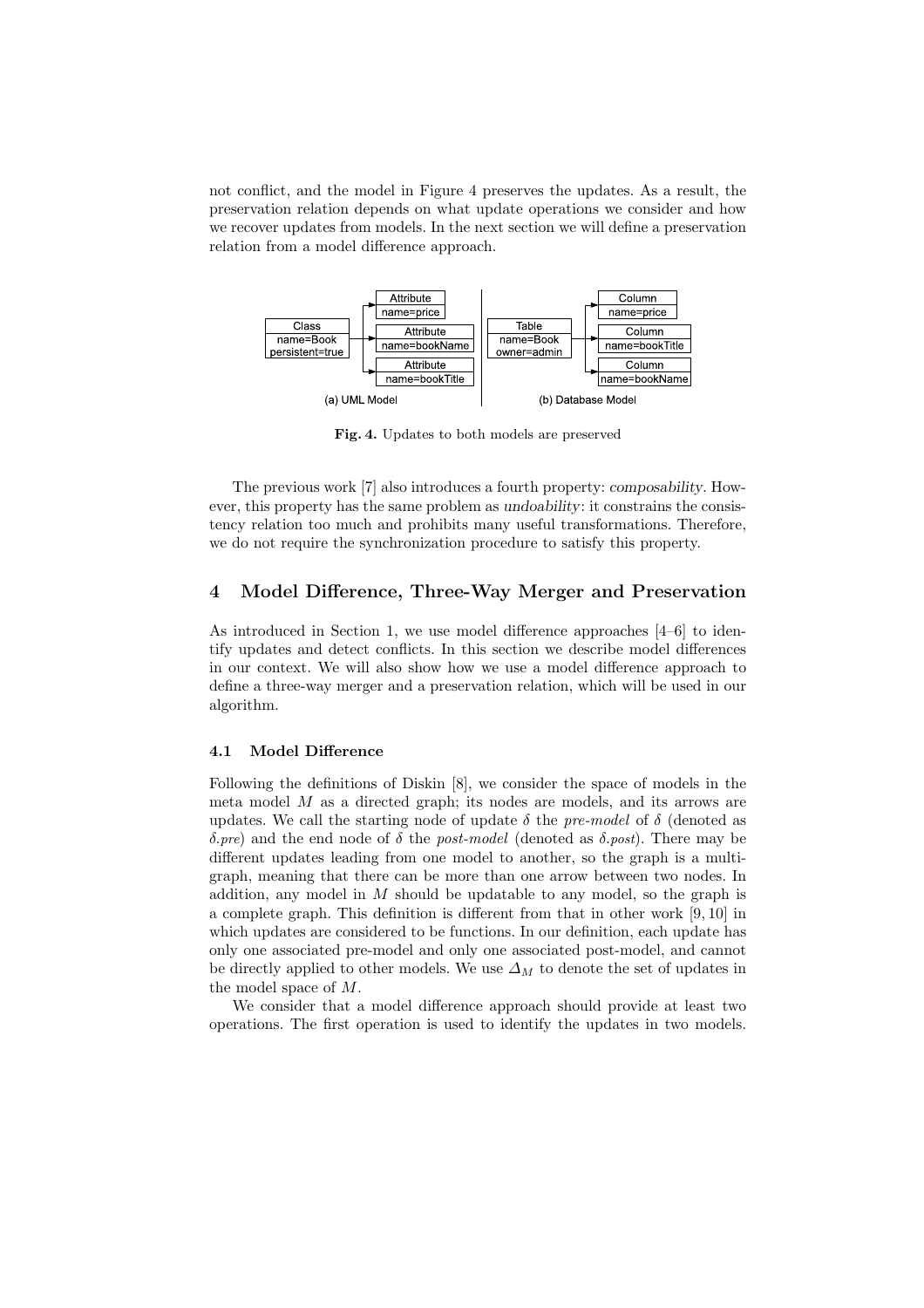We call it the *difference operation*. Formally, a difference operation is a function,  $diff \in M \times M \to \Delta_M$ , that takes two models, m and m', and produces update  $\delta$ , where  $\delta$  *pre* = *m* and  $\delta$  *post* = *m'*. We define a difference operation as a function to require the procedure to be deterministic. A difference operation should choose one update from all possible updates using predefined criteria. For example, in Alanen et al.'s approach [4], the result is a set of insertions and deletions that preserve the longest common subsequence when comparing two ordered features.

The second operation, the union operation, also known as "parallel composition" in some publications [9], is used to merge different updates to be applied to the same model. This operation is useful in distributed development environments where several developers may simultaneously work on the same model, and their updates need to be merged. Given updates  $\delta_1$  and  $\delta_2$  where  $\delta_1$ .pre =  $\delta_2$ .pre, we denote their union as  $\delta_1 + \delta_2$ , where  $(\delta_1 + \delta_2)$ . pre =  $\delta_1$ . pre =  $\delta_2$ . pre and  $(\delta_1 + \delta_2)$ , post is a model that is considered to have both  $\delta_1$  and  $\delta_2$  applied. The union operation should be commutative, that is,  $\delta_1 + \delta_2 = \delta_2 + \delta_1$ . In addition, we do not require the union operation to be total. If  $\delta_1$  and  $\delta_2$  conflict,  $\delta_1 + \delta_2$  is undefined. The techniques to implement this operation can be found in existing approaches [4, 9].

For example, given the model in Figure  $1(a)$  and the model in Figure  $2(a)$ , a difference operation may return the update (intuitively) "change the price attribute in Figure 1(a) to bookPrice". Similarly, for Figure 1(a) and Figure 3(a) it may return "change the title attribute in Figure  $1(a)$  to bookName". The union of the two updates may be a new update that changes both attributes in Figure  $1(a)$ .

One special case in the model difference function and the union operation is the identity update, which means nothing is changed. We require that the difference operation always returns the identity update when comparing two identical models and that computing the union of arbitrary update  $\delta$  with the identity update results in  $\delta$ . Formally, we require that the *diff* function and the "+" operator satisfy the following property.

Property 7 (Stability of Model Difference).  $\forall \delta \in \Delta_M : \quad \delta + \text{diff}(\delta.\text{pre}, \delta.\text{pre}) = \delta$ 

#### 4.2 Three-Way Merger

With the model difference function and the union operator, we can construct a three-way merger of models. A three-way merger takes one original model and two independently updated copies of the model and produces a new model in which the updates to the two copies are merged. Three-way mergers are widely used in many distributed systems, like the Concurrent Versions System (CVS), and in the diff3 command [11] in Unix. Given an original model  $m<sub>o</sub>$  and two independently modified copies,  $m_a$  and  $m_b$ , a three-way merger is a partial function defined as the following.

$$
merge(m_o, m_a, m_b) = (diff(m_o, m_a) + diff(m_o, m_b)).post
$$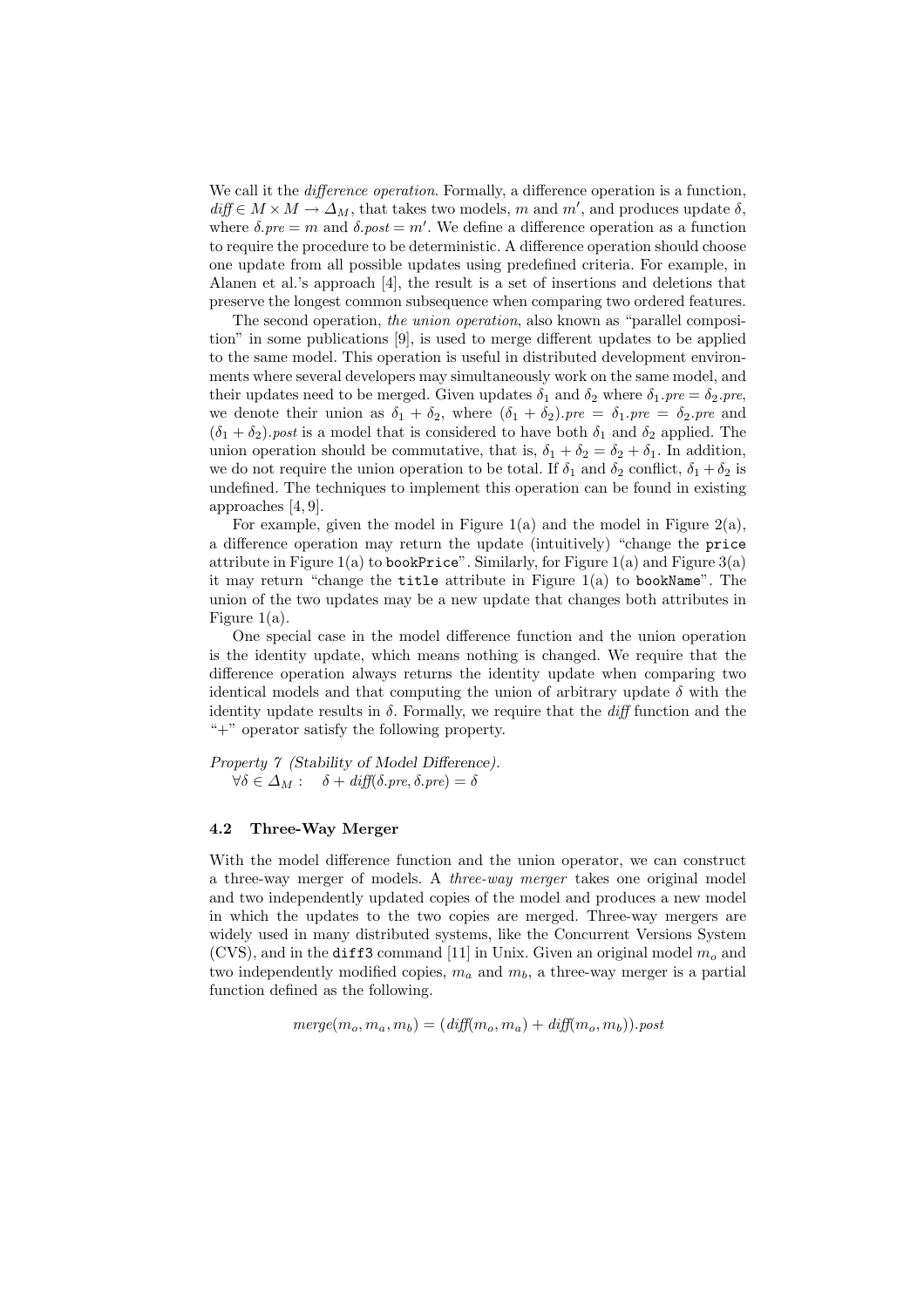If  $(diff(m_o, m_a) + diff(m_o, m_b))$  is not defined, merge is not defined, indicting there are conflicts between  $m_a$  and  $m_b$ .

#### 4.3 Preservation

In Section 3 we have mentioned that there are multiple preservation relations for one meta model if there are multiple updates from a pair of models. As model difference approaches identify an update using certain criteria, we can define a preservation relation in accordance with the semantics of a model difference approach.

**Definition 1.** Given a difference operation  $diff$  and a union operator "+", we say  $m_c$  preserves the update from  $m_o$  to  $m_a$  if and only if there exists an update  $\delta$  where  $(dif f(m_0, m_0) + \delta)$ . post = m.

One natural result is that a three-way merger will always preserve the updates in both models.

**Theorem 1.** If  $m_c = merge(m_o, m_a, m_b)$ , then  $m_c$  preserves the update from  $m<sub>o</sub>$  to  $m<sub>a</sub>$  and the update from  $m<sub>o</sub>$  to  $m<sub>b</sub>$ .

*Proof.* From the definition of merge we get  $(diff(m_0, m_a) + diff(m_0, m_b))$ .post =  $m_c$ . From the commutativity of +, we get  $(diff(m_o, m_b) + diff(m_o, m_a))$ .post =  $m_c$ . Because there exists  $diff(m_o, m_b)$ , from the first formula, we have that  $m_c$ preserves the update from  $m<sub>o</sub>$  to  $m<sub>a</sub>$ . Similarly, from the second formula, we have that  $m_c$  preserves the update from  $m_o$  to  $m_b$ .

This definition of preservation gives us a basic method for testing whether three models  $(m_o, m_a, \text{ and } m_c)$  satisfy the preservation relation. However, to actually test it, we must iterate all possible updates starting from  $m<sub>o</sub>$ , which is not possible in practice. What we need is an efficient procedure for quickly testing the preservation of three models. Such an efficient testing procedure is difficult to find in general. However, given a specific model difference approach, it is often possible to define an efficient testing procedure in accordance with the update operations considered in the difference approach. In the following we show how to efficiently test preservation for Alanen et al.'s [4] model difference approach as an example.

Testing Preservation in Alanen et al.'s Approach Alanen et al. consider an update as a sequence of update operations, and they define seven types of operations, as shown in Table 1. In their work, they assume that each element has a universally unique identifier (UUID) that does not change across versions. Under this assumption, we can easily identify and match model elements in different versions of objects. In addition, they consider limited types of features on the models. Features can be classified as attributes that store primitive values and references that store links to other model elements. They assume that all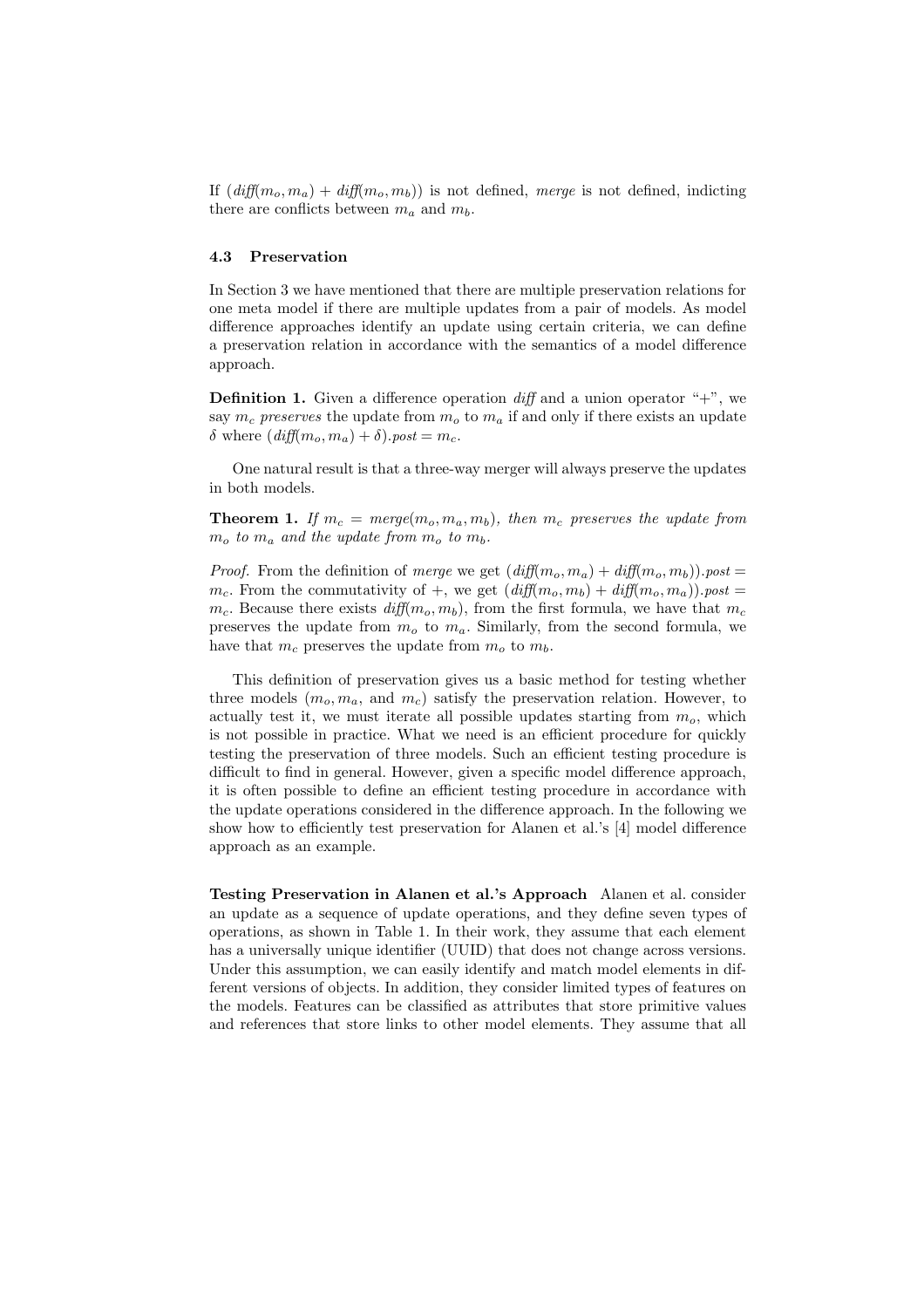Table 1. Modification Operations

| Operation                            | Description                                                                                              |
|--------------------------------------|----------------------------------------------------------------------------------------------------------|
| $\vert \text{new}(e, t) \vert$       | create a new element $e$ of type $t$                                                                     |
| $\det(e, t)$                         | delete element $e$ of type $t$                                                                           |
| $\left[ set(e, f, v_o, v_n) \right]$ | set an attribute f of element e from $vo$ to $vn$                                                        |
| $ insert(e, f, e_t) $                | add a link from $e.f$ to $e_t$ for an unordered reference f                                              |
| $ $ remove $(e, f, e_t)$             | remove a link from $e.f$ to $e_t$ for an unordered reference $f$                                         |
| $ insertAt(e, f, e_t, i) $           | add a link from $e.f$ to $e_t$ at index i for an ordered reference f                                     |
|                                      | remove $\text{At}(e, f, e_t, i)$ remove a link from $e.f$ to $e_t$ at index i for an ordered reference f |

Table 2. Testing of Preservation

| Operation in $\delta_{oa}$         | Preservation condition                                                                         |
|------------------------------------|------------------------------------------------------------------------------------------------|
| $\vert$ new $(e, t)$               | e exists in $m_c$ , and all features of e are the same as $m_a$                                |
| $\det(e, t)$                       | e does not exist in $m_c$                                                                      |
| $\left[set(e, f, v_o, v_n)\right]$ | e exists in $m_c$ , and e.f is the same value as $v_n$                                         |
| $ insert(e, f, e_t) $              | e exists in $m_c$ , and a link to $e_t$ exists in e.f                                          |
| $ $ remove $(e, f, e_t)$           | e does not exist in $m_c$ , or a link to $e_t$ does not exist in e.f                           |
| $\text{insertAt}(e, f, e_t, i)$    | e exists in $m_c$ , a link to $e_t$ exists in e.f, and the inserted links                      |
|                                    | have their order in $m_a$ preserved in $m_c$ for all insertAt operations                       |
|                                    | on the feature                                                                                 |
|                                    | $ $ remove $\text{At}(e, f, e_t, i) $ always preserved (as deleted links can be inserted back) |

attributes are single features (can contain only one value) and that all references are multiple features (can contain more than one feature, either ordered or unordered).

To test whether an update from  $m<sub>o</sub>$  to  $m<sub>a</sub>$  is preserved in  $m<sub>c</sub>$ , we first use the difference operation to get the update  $\delta_{oa} = \text{diff}(m_o, m_a)$ . Then we examine  $m_c$  for each update operation in  $\delta_{oa}$ . If we find that an operation such that the union of any operation and this operation cannot reach  $m_c$  from  $m_o$ , we report a violation of preservation. The detailed rules for examining the update operations can be found in Table 2.

For example, suppose the price attribute in Figure 1(a), the bookPrice attribute in Figure 2(a), and the price attribute in Figure 3(a) share UUID  $e_p$ . The difference of Figure 1(a) and Figure 2(a) is thus an update containing one update operation:  $set(e_p, \text{name}, \text{ "price", "bookPrice").}$  This update is not preserved in Figure 3(a) because the rule for  $set(e, f, v_o, v_n)$  is violated:  $e_n$  name has a value of "price" and is different from "bookPrice" in Figure  $3(a)$ .

### 5 Algorithm

Now we have a three-way merger and can test the preservation of updates. Let us use them to wrap a bidirectional transformation into a synchronizer for parallel updates. The basic idea is to first convert the model from the  $N$  side to the  $M$ side using backward transformation, then use the three-way merger to reconcile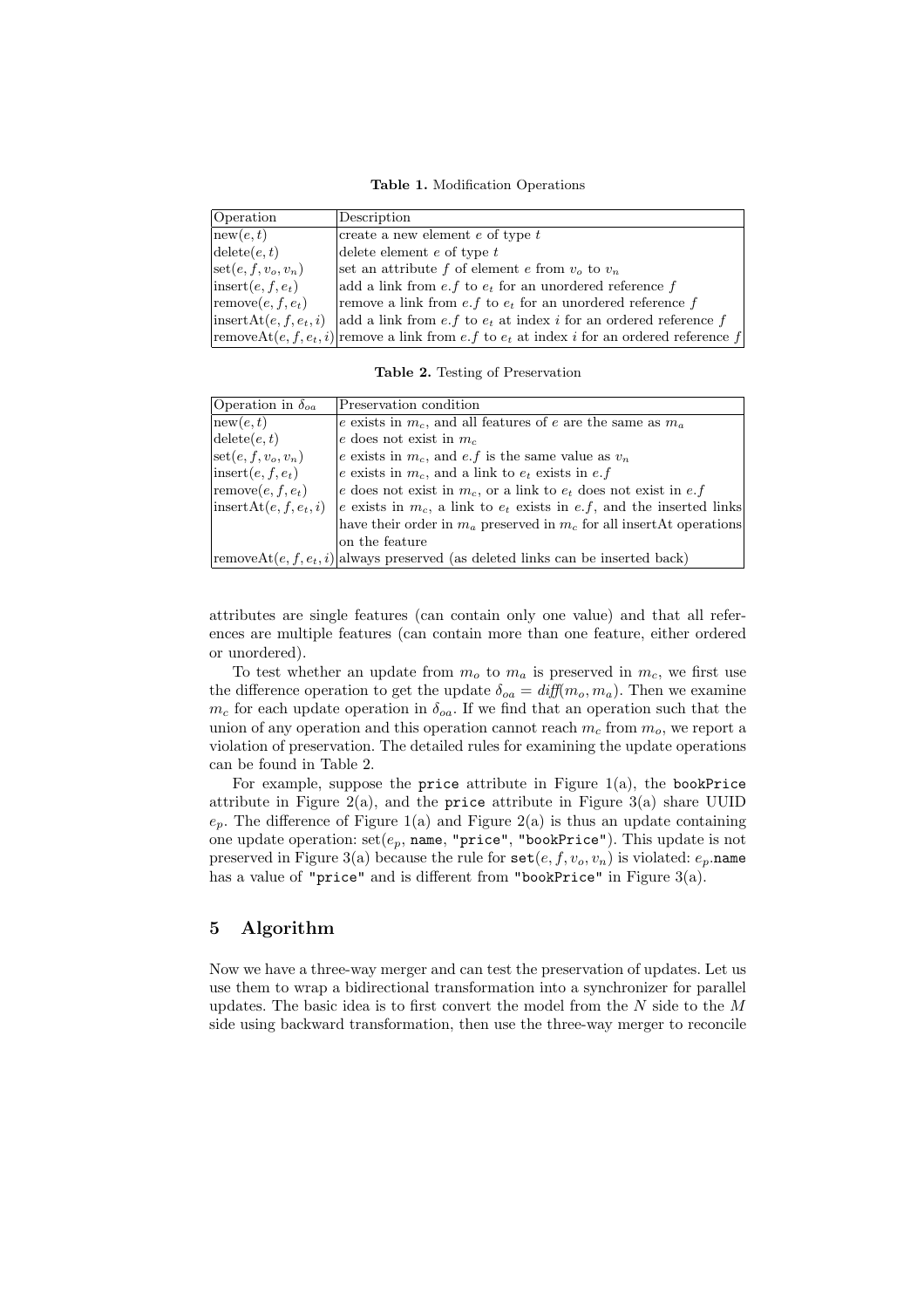the updates, and transform back using the forward transformation. The detailed algorithm is shown in Figure 5.



Fig. 5. Synchronization algorithm

We explain the algorithm using the example in Section 1. Initially, we have the two models in Figure 1, which correspond to  $m<sub>o</sub>$  and  $n<sub>o</sub>$  in our algorithm. Users modify the two models into the models in Figure 2, which correspond to  $m_a$  and  $n_b$  in our algorithm. We use different subscripts to show different updates, where a represents the update on  $m<sub>o</sub>$  and b represents the update on  $n<sub>o</sub>$ . The four models together comprise the algorithm input.



Fig. 6. Execution of algorithm

The first step of our algorithm is to invoke backward transformation  $\overline{R}$  to propagate the updates made to  $n_b$  to  $m_o$ , resulting in  $m_b$ . The result is shown in Figure  $6(a)$ . The attribute name is changed from "title" to "bookTitle".

Now we have model  $m_a$  containing update a and model  $m_b$  containing update b. The second step is to use the three-way merger we constructed in the last section to merge the two updates and produce synchronized model  $m_{ab}$  on the M side. The result is shown in Figure  $6(b)$ . The model has both attributes changed; i.e., it contains updates from both sides. If the updates to the two models conflict, the three-way merger detects the conflict and reports an error.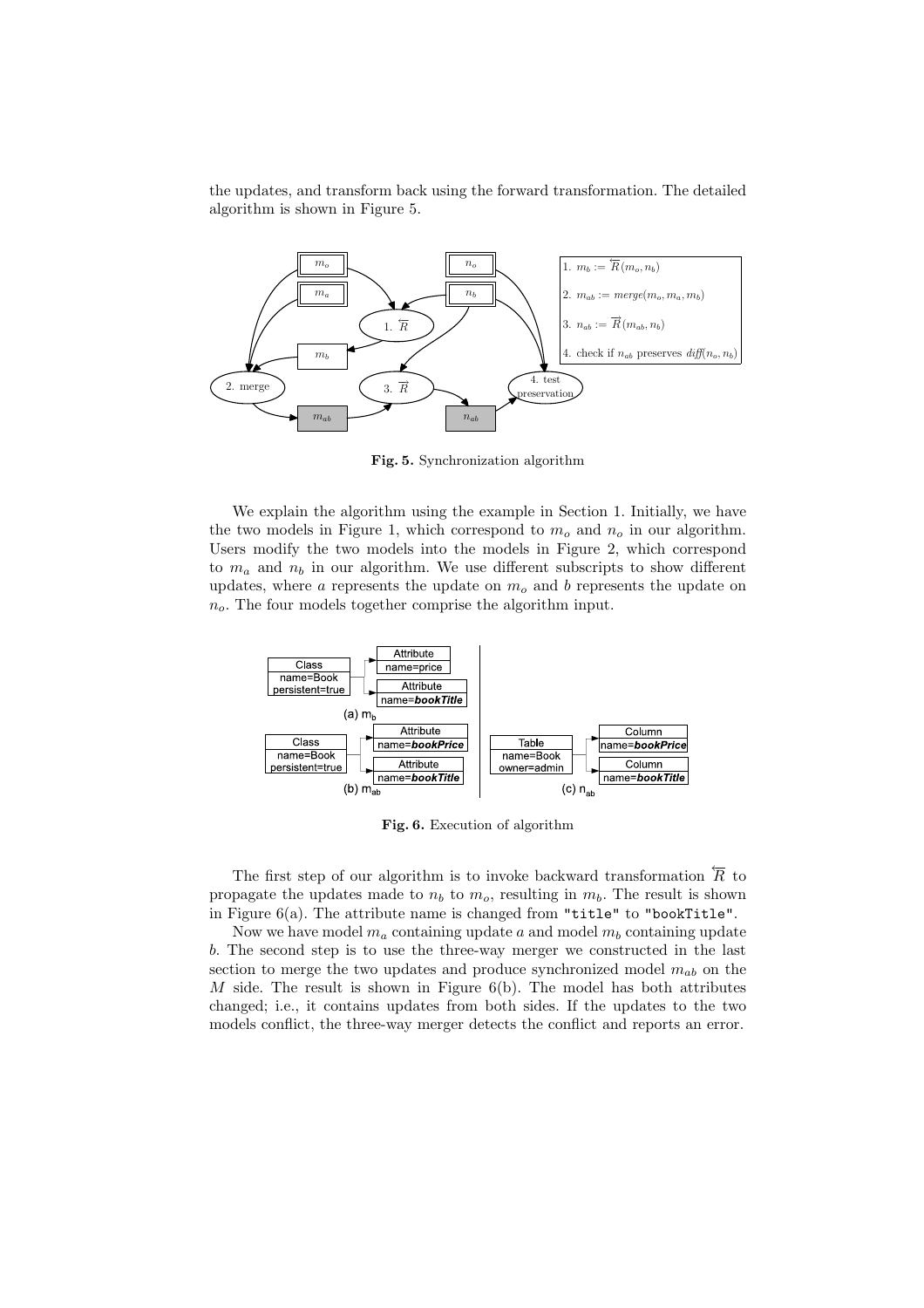The third step is to use forward transformation  $\overline{R}$  to produce synchronized model  $n_{ab}$  on the N side. The result is shown in Figure 6(c). This model also contains updates from both sides, with both columns changed.

Now we have two synchronized models to which the updates have propagated. It looks as if we have performed enough steps to finish the algorithm. However, the above steps do not ensure the detection of all conflicts and may lead to violation of preservation due to the heterogeneousness of the two models.

To see how this can happen, let us consider the example in Figure 7. Initially we have only one class and one table, and they are consistent. Then suppose that a user changes the persistent feature of the class to false and changes the owner of the table to "xiong". Because the owner feature is not related to the UML model, the backward transformation changes nothing, and  $m_b$  is the same as  $m_o$ . The three-way merger detects no updates in  $m_b$  and produces a model that is the same as  $m_a$ . Finally, we perform the forward transformation, and the table is deleted because of the change to the persistent feature. However, as the user has modified a feature of the table, so he or she will expect to see the existence of the table in the final result. The input models contain conflicting updates, but the synchronization process does not detect them.



Fig. 7. Violating preservation

This kind of violation is caused by the heterogeneity of  $M$  and  $N$ . Due to the heterogeneity, not all updates to N are visible on the M side. As the three-way merger only works on the  $M$  side, it cannot detect such invisible conflicts.

To capture such conflict, we add an additional step, preservation testing, to the end of the algorithm. It is shown as the fourth step in Figure 5. This step uses the preservation testing procedure described in Section 4 and checks whether the update from  $n<sub>o</sub>$  to  $n<sub>b</sub>$  is preserved in  $n<sub>ab</sub>$ . If not, the algorithm reports an error.

The models used in Figure 6 and Figure 7 are simply examples. The actual execution depends on the bidirectional transformation and the model difference approach used in the synchronization and may differ from the above execution. Nevertheless, whatever bidirectional transformation and model difference approach we choose, our algorithm ensures the three synchronization properties: consistency, stability, and preservation.

Theorem 2. If the bidirectional transformation satisfies correctness, the synchronization algorithm satisfies consistency.

*Proof.* Because  $\vec{R}(m_{ab}, n_b) = n_{ab}$ , we have  $R(m_{ab}, n_{ab})$ .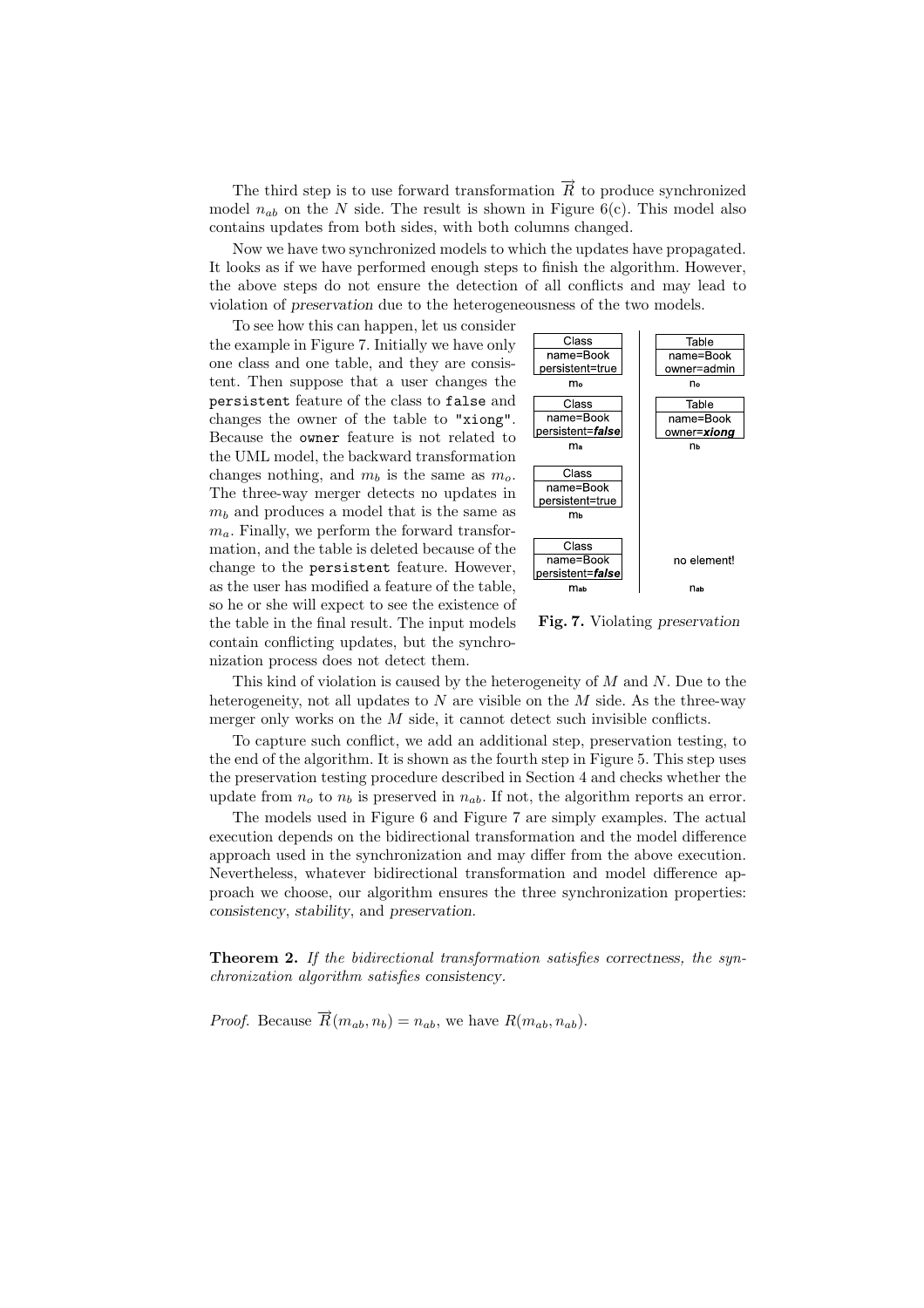Theorem 3. If the bidirectional transformation satisfies hippocraticness and the model difference approach satisfies stability of model difference, the synchronization algorithm satisfies stability.

*Proof.* If we have  $m_o = m_a$  and  $n_o = n_b$ , we have  $R(m_o, n_b)$ . Because of hippocraticness, we have  $m_b = \overline{R}(m_o, n_b) = m_o$ . Because of stability of model difference,  $m_{ab} = merge(m_o, m_a, m_b) = (diff(m_o, m_a) + diff(m_o, m_b))$ .post = (diff(m<sub>o</sub>, m<sub>o</sub>) + diff(m<sub>o</sub>, m<sub>o</sub>)).post = m<sub>o</sub>. On the other hand,  $n_{ab} = \overrightarrow{R}(m_{ab}, n_b) =$  $\vec{R}(m_o, n_o) = n_o$ , and the preservation testing always passes because of the existence of identity update.

#### Theorem 4. The synchronization algorithm always satisfies preservation.

*Proof.* Because of Theorem 1, the update on the M side is preserved. Because of the last preservation test, the update on the  $N$  side is preserved.

It is worth noting that our algorithm works even if the bidirectional transformation does not satisfy correctness or hippocraticness. This has practical value because many bidirectional transformation languages in practice do not guarantee the properties [3]. In such cases, the algorithm still produces output but does not guarantee the corresponding synchronization properties (consistency or stability).

Bidirectional transformations are symmetrical, so we can also implement this algorithm in the opposite direction. We can start a forward transformation first, merge models on the  $N$  side, perform a backward transformation, and check preservation on the  $M$  side. Implementing the algorithm in both directions can guarantee the three properties. However, due to the heterogeneity of  $M$  and  $N$ , it is possible that different directions may produce different results for some input. The difference is related to the specific bidirectional transformation approach and the difference approach used in the algorithm, and we do not discuss it in this paper.

#### 6 Application

We implemented our algorithm in a runtime management framework [12], as shown in Figure 8. We used our algorithm to wrap a QVT-R program  $[1]$  (executed in mediniQVT  $[13]$ ) and a Beanbag-based model difference approach [10] into a synchronizer for parallel updates, and used our synchronizer to synchronize a runtime management user interface and a running system.

A high-level management user interface (UI) is often provided in a runtime management system for monitoring the state of the running sys-



Fig. 8. Structure of runtime management system

tem and for reconfiguring it. Because the high-level management UI often abstracts away many low-level details, the high-level UI and the running system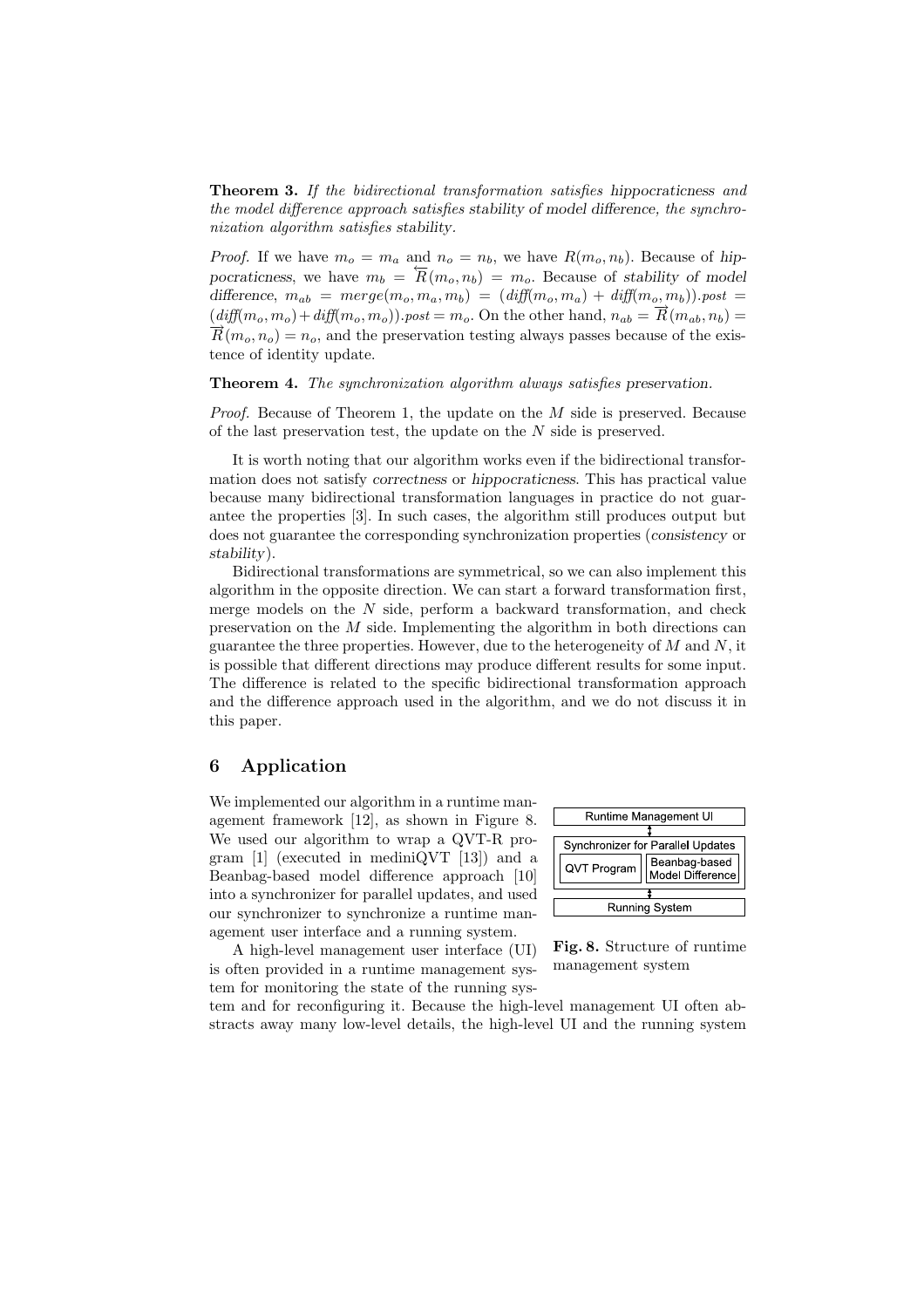are heterogeneous and need to be synchronized. Because the system state is constantly changing during runtime, any modification to the management UI will cause parallel updates. In our implementation, we captured both the management UI and the running system as models and used our algorithm to synchronize them.

The bidirectional transformation used to synchronize the two models is a QVT-R program. The QVT-R language [1] enables rapid development of bidirectional transformations. However, it does not always guarantee correctness and hippocraticness. If a program has complex interaction with the constraints on the meta models, it may produce inconsistent result. In our implementation, we manually check the consistency of our program and the constraints on the meta models to ensure correctness and hippocraticness.

The model difference approach we used is extracted from the Beanbag system [10]. We first convert models into the Beanbag data types and then use operations provided by Beanbag to merge the models. In the conversion, we assume each model element has a unique identifier and do not consider ordered multiple features. The situation is simpler than those considered by most model difference approaches, but it is sufficient for models in runtime management. The details of the Beanbag data types and model conversion can be found in the technical report of Beanbag [10].

When there is a conflict between updates to the running system and those to the management UI, our synchronization algorithm reports an error and halts. The user needs to manually resolve the conflict and resynchronize again. However, as the system is constantly changing, it is often impossible for users to resolve all conflicts. We solve this problem by giving precedence to the updates made to the management UI. In a runtime management system, updates to the management UI are in fact control operations that the user want to perform on the system, so it is always safe to overwrite an update made to the running system with one made to the management UI. To implement this, we change the difference algorithm so that it overwrites an update made to the running system with one made to the management UI if the two updates conflict. In addition, we remove the final preservation test.

We performed a set of experiments using our runtime management framework, and the results showed that our algorithm works well. The details of the runtime management framework and the experiments can be found else where [12].

#### 7 Related Work

Several other approaches also target synchronizing parallel updates on heterogeneous data. Typical ones include Harmony [14] and Beanbag [10].

The goal of Harmony is similar to ours: use bidirectional transformations to construct synchronizers for parallel updates. Compared to our approach, Harmony uses an asymmetrical form of bidirectional transformation, where the target is an abstract of the source. Users must design a common replica and write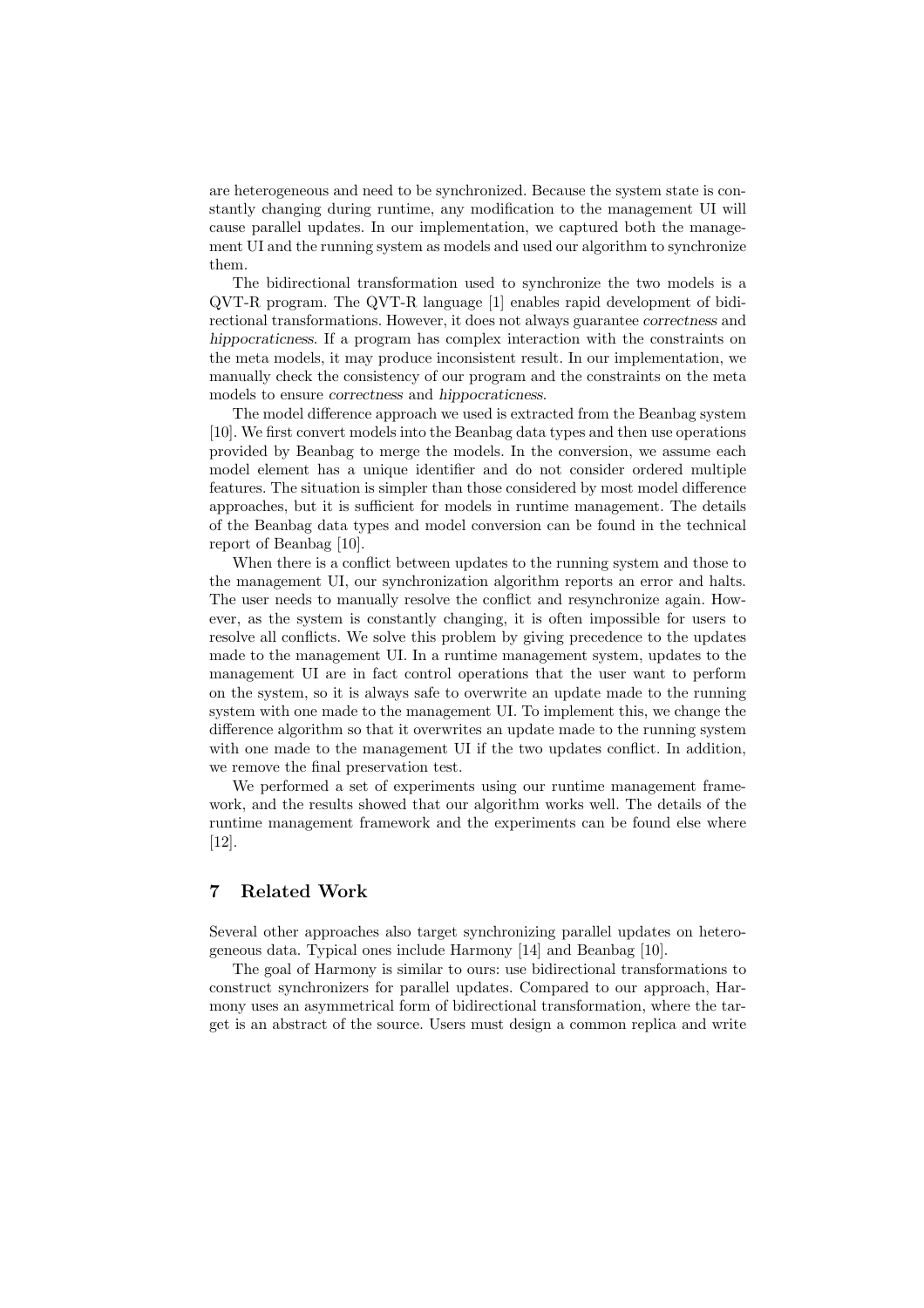two transformation programs to map the replicas to be synchronized to the common replica. Our approach does not require users to design an extra model, so users can better reuse existing transformation programs. In addition, we adopt the symmetrical form of bidirectional transformation, which is more frequently used in the model transformation community.

Beanbag is a general language for synchronizing parallel updates. Different from this paper, Beanbag uses an operation-based approach: users need to tell the synchronizer what update operations have been applied, and the synchronizer returns more update operations to make the data consistent. The approach in this paper is state-based: whole copies of models (the current states of models) are taken as input and new copies of these models are returned.

Another related branch of research is detecting and fixing inconsistencies in models [15, 16]. The methods developed can also be used to synchronize parallel updates but from a different perspective: only the updated models are examined, and the inconsistencies are resolved by human intervention or heuristic rules. This is very different from our objective of fully automatic, predictable synchronization behavior. Compared to them, our approach is fully automatic, and the synchronization behavior is predicable through the three properties.

Some researchers build frameworks for classifying synchronization approaches. Antkiewicz and Czarnecki [17] classifies synchronization approaches using different design decisions. Under their classification schema, our synchronization algorithm can be classified as a "bidirectional, non-incremental, and many-to-many synchronizer using artifact translation, homogeneous artifact comparison, and reconciliation with choice". Diskin [8] builds a more formal framework for bidirectional model synchronization, in which bidirectional transformation is classified into lenses, di-systems, and tri-systems on the basis of the relation between models and the number of input models. Our definition of a synchronizer for parallel updates can be considered a supplement to his framework, where we add quadruple-systems, in the sense that our synchronizer takes four models as input.

#### 8 Conclusion and Future work

In this paper we have proposed an approach that wraps a bidirectional transformation program and a model difference approach into a synchronizer for parallel updates. Our approach is general and predictable. It is general in the sense that it allows the use of any bidirectional transformation and any model difference approach, and it is predictable because it satisfies three model synchronization properties: consistency, stability and preservation.

Currently, our approach only reports the existence of conflicts; it does not support conflict resolution. A preferable synchronization procedure would report the features and model elements involved in the conflicts and give a list of solutions for the user to choose from. However, such a resolution procedure is difficult to define in general because the reason for a conflict is related to the specific bidirectional transformation and the model difference approach used.